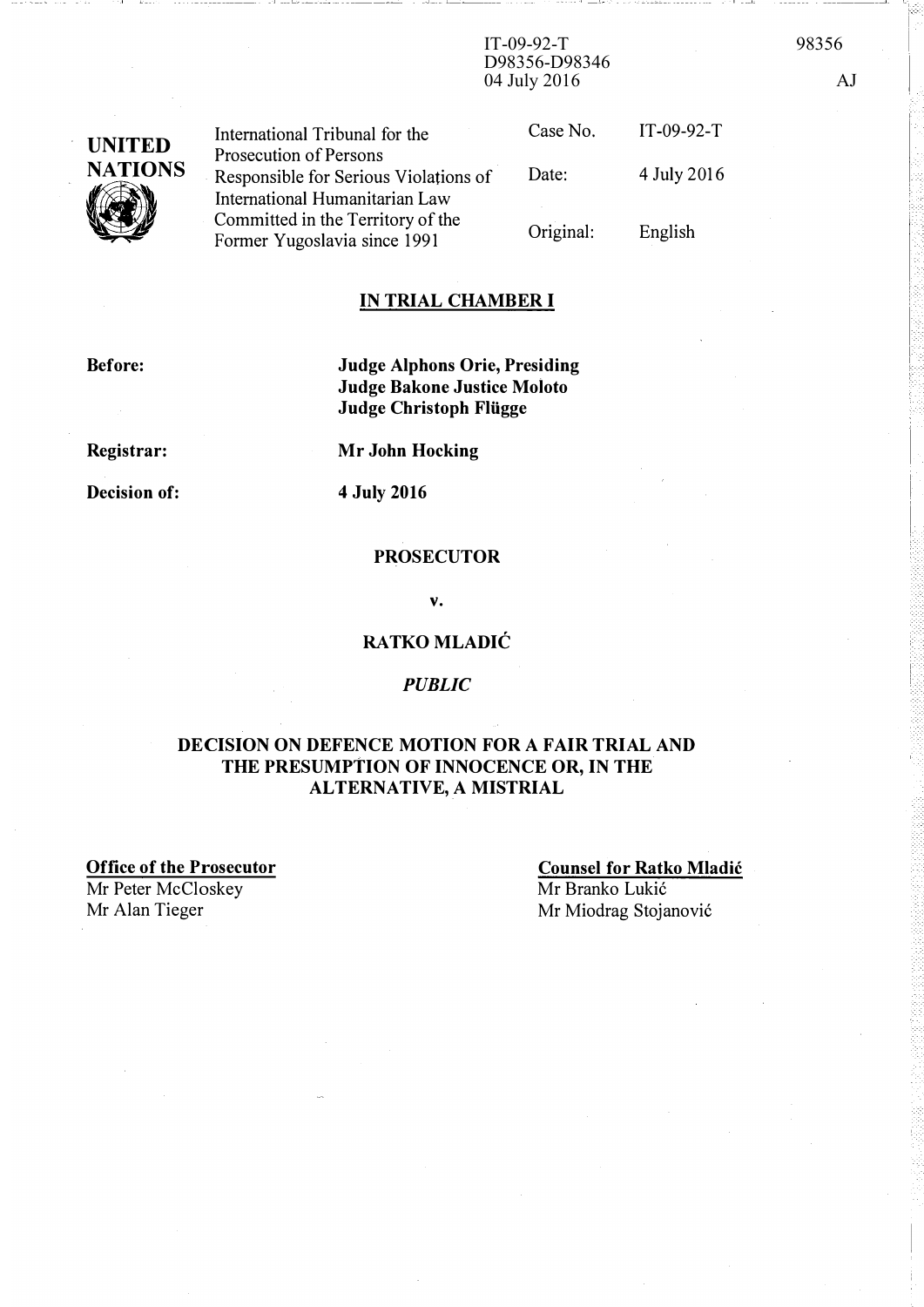# I. PROCEDURAL HISTORY

1. On 19 May 2016, the Defence filed a motion ("Motion") alleging that the fair-trial rights of Ratko Mladic ("Accused") have been violated by the integration of chamber staff who previously worked for the trial chamber seised of the case of Prosecutor v. Radovan Karadžić ("Karadžić case") into the present case, and requesting certain information· or, in the alternative, that the Chamber declare a mistrial, <sup>1</sup> On 31 May 2016, the Prosecution responded ("Response"), opposing the Motion.<sup>2</sup> On 7 June 2016, the Defence requested leave to reply ("Request to Reply"),<sup>3</sup> attaching its reply as an annex ("Reply"). $^{4}$ 

## II. SUBMISSIONS OF THE PARTIES

2. The Defence submits that most of the chamber staff who drafted the trial judgement in the Karadžić case ("Impugned Staff") are currently assisting the judges in the present case by providing substantive legal support upon which the judges' work is based.<sup>5</sup> The Defence argues that because the two cases are so closely related and have virtually identical indictments, and because findings were made in the Karadžić judgement which "for all intents and purposes convicted" the Accused, the Impugned Staff are no longer impartial towards the Accused.<sup>6</sup> The Defence submits that for these reasons, the influence of the Impugned Staff on the judges in the present case is an association that might affect the judges' impartiality under Rule lS(A) of the Tribunal's Rules of Procedure and Evidence ("Rules"), creating either actual bias or an objective appearance of bias against the Accused.<sup>7</sup> The Defence argues, therefore, that the Accused's fundamental fair trial rights have been violated.<sup>8</sup>

3. To address these concerns, the Defence seeks confirmation from the Chamber that the Impugned Staff neither have worked, nor will work, on the judgement in the present case, nor discussed case-related matters with anyone who has.<sup>9</sup> Alternatively, the Defence seeks copies of any written undertakings that the Impugned Staff have signed prior to taking up their duties on the

 $\mathbf{I}$ Motion for a Fair Trial and the Presumption of Innocence or, in the Alternative, a Mistrial, 19 May 2016, paras 28-31.

 $\overline{2}$ Prosecution Response to Defence Motion for a Fair Trial and the Presumption of Innocence, or in the Alternative, a Mistrial, 31 May 2016, para. 5.

 $\overline{\mathbf{3}}$ Defence Request for Leave to Reply in Support of Motion for a Fair Trial and the Presumption of Innocence or, in the Alternative, a Mistrial, 7 June 2016, para. 6.

<sup>4</sup>  Defence Request for Leave to Reply in Support of Motion for a Fair Trial and the Presumption of Innocence or, in the Alternative, a Mistrial, 7 June 2016, Annex A: Reply in Support of Motion for a Fair Trial and the Presumption ofInnocence or, in the Alternative, a Mistrial.

 $\mathbf{s}$ Motion, paras 1-2, 10-12.

<sup>6</sup>  Motion, paras 2, 14, 18, 24-26.

 $\overline{7}$ Motion, paras 17-28.

<sup>8</sup> Motion, paras 8-9, 28.

 $\overline{9}$ Motion, para. 29.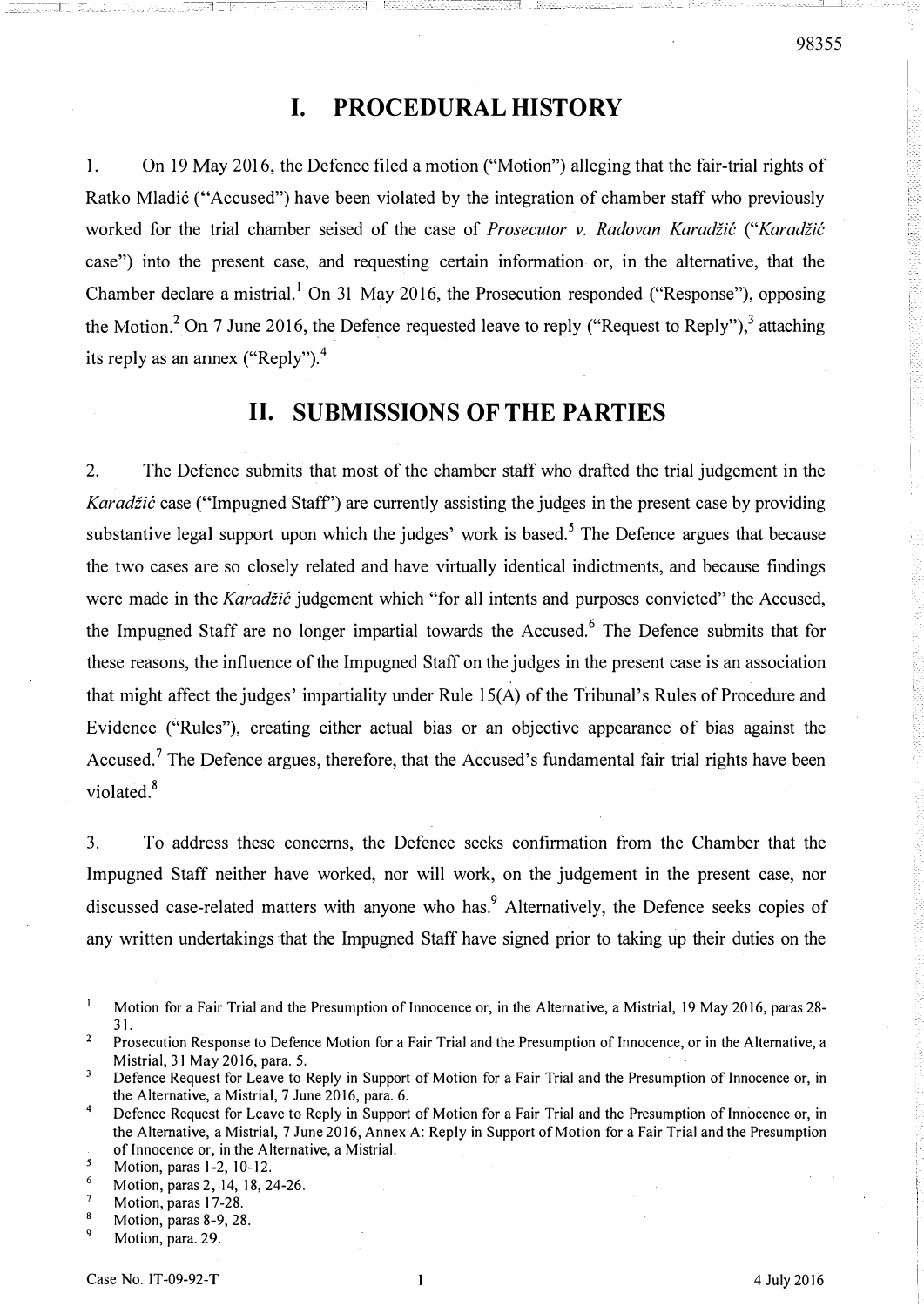present case, and a detailed description of all other efforts that the Chamber has taken to protect the Accused's rights in relation to this issue.<sup>10</sup> If the above requests are not granted, and if the judges in the present case might have already relied on the work of the Impugned Staff, the Defence requests that the Chamber declare a mistrial.<sup>11</sup> The Defence also seeks leave to exceed the word limit for motions given the "complex and subtle" issues at hand.<sup>12</sup>

F:---�--- - - -

55

4. The Prosecution submits that a judge's decision-making authority is solely within the judge's purview and is not diminished or infringed upon by the assistance of personnel such as legal officers or consultants.13 The Prosecution argues that because the presumption of impartiality is not rebutted when judges work on overlapping cases, it cannot be rebutted when those assisting the judges work on overlapping cases, in particular when the Tribunal's judges are required to provide well-reasoned opinions in writing that identify the evidentiary basis for their findings.<sup>14</sup> The Prosecution submits that the jurisprudence cited as support in the Motion is unpersuasive because the cases relied upon concern chamber personnel having a direct link to one of the parties in a case rather than the issue raised in the Motion.<sup>15</sup> The Prosecution submits that Defence's arguments are negated by the Tribunal's relevant jurisprudence and the Motion therefore should be dismissed.<sup>16</sup>

5. The Defence submits that it should be allowed to reply in order to address certain submissions of the Prosecution concerning the critical issue of the Accused's fair trial rights.<sup>17</sup> In its Reply, the Defence submits that the jurisprudence cited by the Prosecution supports the Defence arguments concerning impartiality and that activities of chamber staff can violate the fair trial rights of the Accused.<sup>18</sup> The Defence further submits that Prosecution's argument that judicial decisionmaking is solely within the purview of the judge is not applicable to the Chamber in the present case, which has issued decisions by emails sent by staff and interns.<sup>19</sup> Lastly, the Defence submits that the Prosecution has ignored its main argument about the impact of alleged staff bias on the Accused's presumption of innocence.<sup>20</sup>

- $10$  Motion, para. 30.
- $\frac{11}{12}$  Motion, para. 31.
- $12$  Motion, para. 3.
- $13$  Response, para. 2.
- $14$  Response, para. 3.
- $15$  Response, para. 4.
- <sup>16</sup> Response, para. 5.<br><sup>17</sup> Pequest to Paply.
- $^{17}$  Request to Reply, paras 2-5.
- $18$  Reply, paras 2-3.
- $\frac{19}{20}$  Reply, para. 5.
- Reply, paras 6-7.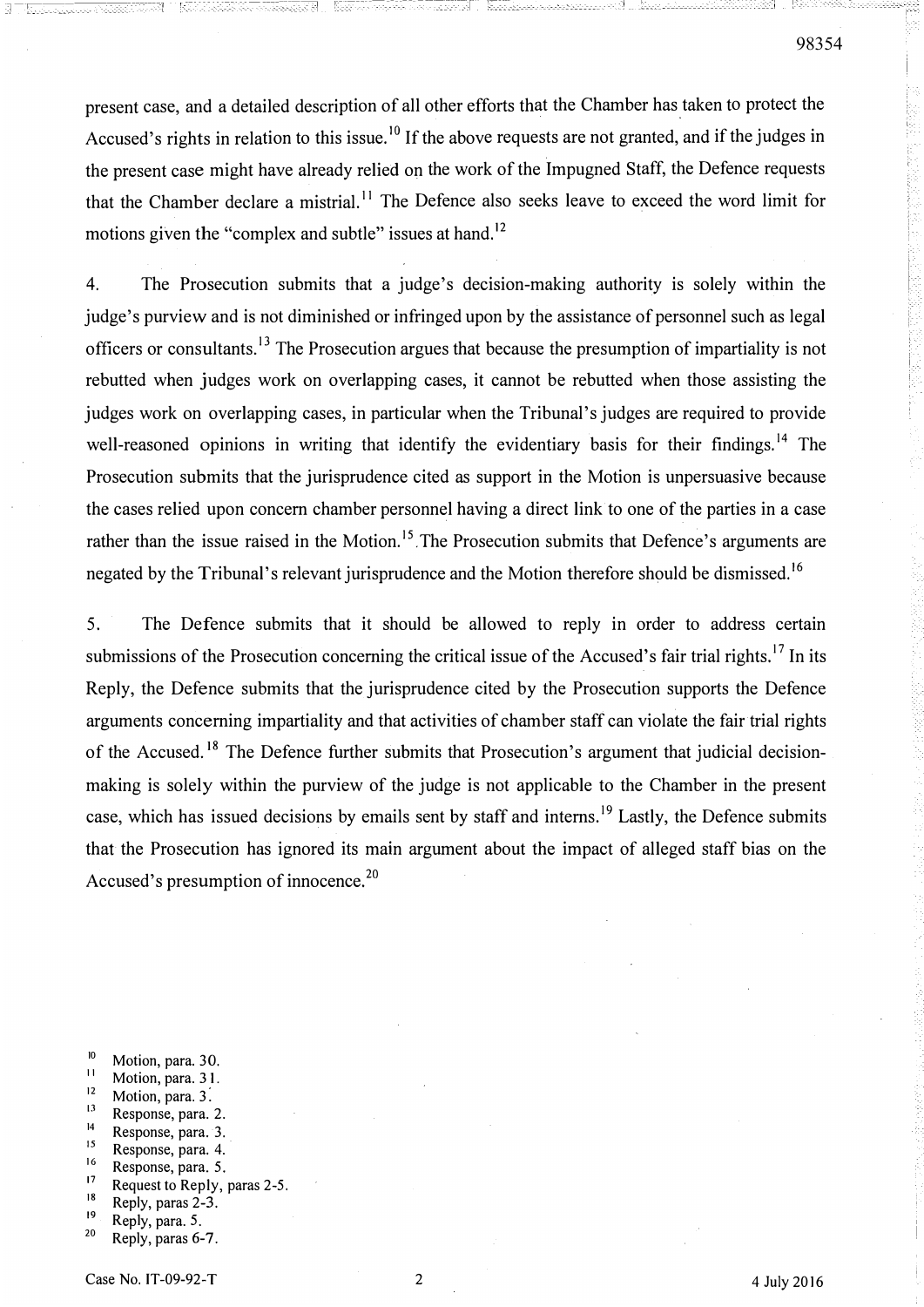## III. APPLICABLE LAW

6. Article 13 of the Statute of the Tribunal ("Statute") states that the Tribunal's judges shall be persons of high moral character, impartiality, and integrity. Article 21 of the Statute guarantees an accused's right to a fair trial.

7. Rule  $15(A)$  of the Rules provides that:

A Judge may not sit on a trial or appeal in any case in which the Judge has a personal interest or concerning which the judge has or has had any association which might affect his or her impartiality. The Judge shall in any such circumstance withdraw, and the President shall assign another Judge to the case.

8. Rule lS(B) of the Rules governs the procedure for determining disqualification:

- (i) Any party may apply to the Presiding Judge of a Chamber for the disqualification and withdrawal of a judge of that Chamber from a trial or appeal upon the above grounds. The Presiding Judge shall confer with the judge in question and report to the President.
- (ii) Following the report of the Presiding Judge, the President shall, if necessary, appoint a panel of three Judges drawn from other Chambers to report to him its decision on the merits of the application. If the decision is to uphold the application, the President shall assign another Judge to sit in the place of the Judge in question.

(iii).The decision of the panel of three Judges shall not be subject to interlocutory appeal.

(iv) If the Judge in question is the President, the responsibility of the President in accordance with this paragraph shall be assumed by the Vice-President or, if he or she is not able to act in the application, by the permanent Judge most senior in precedence who is able to act.

9. The Tribunal's Appeals Chamber, in considering an allegation of judicial bias in Prosecutor v. Furundžija ("Furundžija case"), found that an integral component of the right to a fair trial is the right of an accused to be tried before an independent and impartial tribunal.<sup>21</sup> The Appeals Chamber ultimately dismissed the complaint however, finding a presumption of impartiality that attaches to judges which is well-established in international and domestic jurisprudence.<sup>22</sup> To rebut this presumption of impartiality, such as in an application to disqualify a judge, a high threshold must be reached, showing the existence of a reasonable and firmly established apprehension of bias.<sup>23</sup> Accordingly, judges should not only be subjectively free from bias, but there should be nothing which objectively gives rise to an appearance of bias.<sup>24</sup> Any questions of potential bias must be considered in the context of the presumption of impartiality.25 On this basis, the Appeals Chamber

<sup>21</sup>Prosecutor v. Furundiija, Case No. IT-95-1711-A, Judgement, 21 July 2000 ("Furundiija Appeal Judgement"), para. I77.

<sup>&</sup>lt;sup>22</sup> Furundžija Appeal Judgement, para. 196. See e.g., Prosecutor v. Kordić et al., Case No. IT-95-14/2-PT, Decision of the Bureau, 4 May 1998, p. 2.

<sup>23</sup>  Furundžija Appeal Judgement, para. 197.

 $24$  Furundžija Appeal Judgement, para. 189.

<sup>25</sup>  Furundžija Appeal Judgement, para. 197.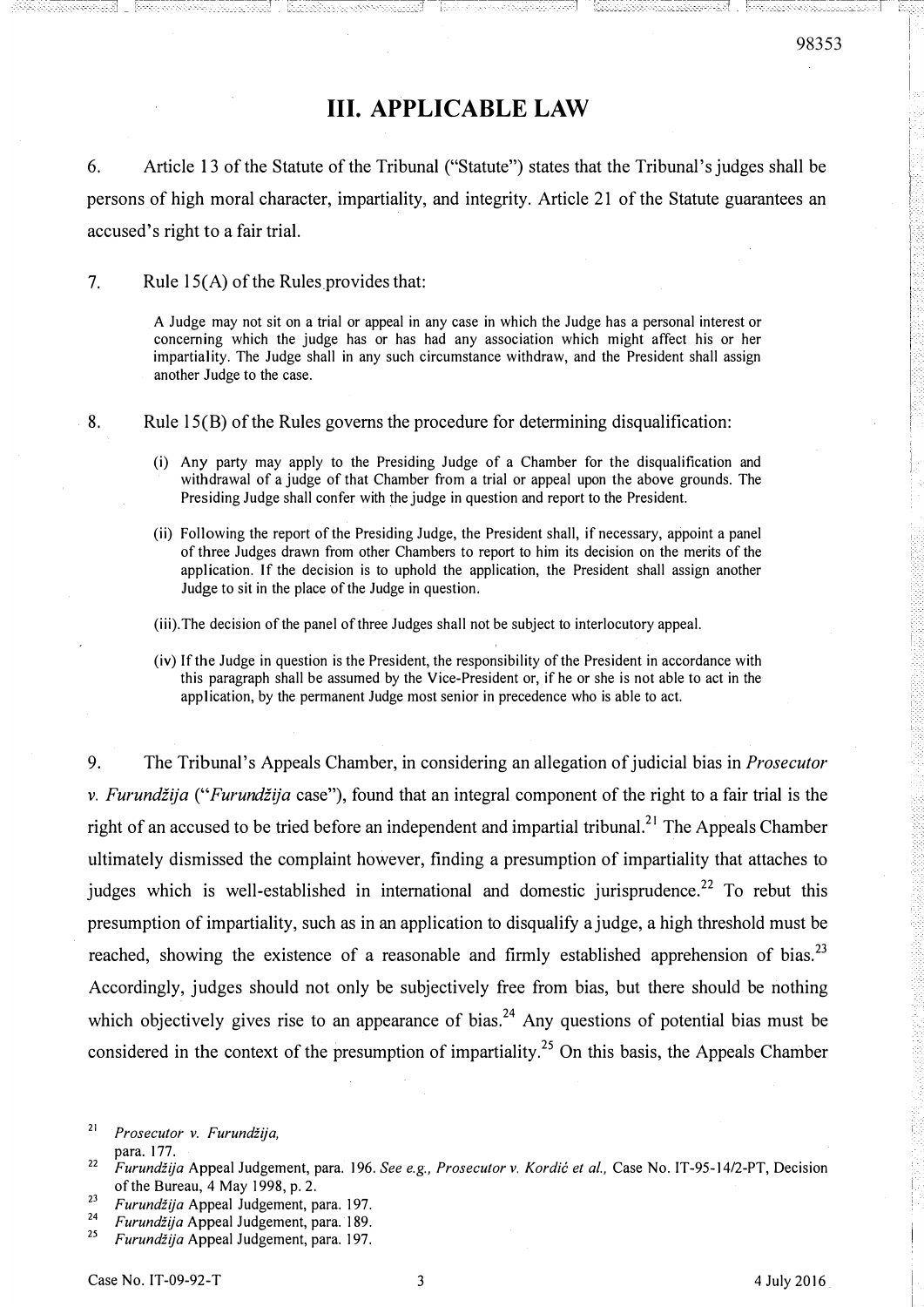considered in assessing potential bias that: (1) a judge is not impartial if it is shown that actual bias exists; and (2) there is an unacceptable appearance of bias if either:

- (a) a judge is a party to the case, or has a financial or proprietary interest in the outcome of a case, or if the judge's decision will lead to the promotion of a cause in which he or she is involved, together with one of the parties, under which circumstances, a judge's disqualification from the case is automatic, or
- (b) the circumstances would lead a reasonable observer,  $26$  properly informed, to reasonably apprehend bias.<sup>27</sup>

10. In Prosecutor v. Renzaho ("Renzaho case"), the Appeals Chamber of the International Criminal Tribunal for Rwanda ("ICTR") dismissed an allegation that a judge was influenced by hearing evidence in a related case, and confirmed its earlier findings that a properly informed and reasonable observer would expect frequent and considerable overlap between cases at the ICTR which would not affect the impartiality of judges.<sup>28</sup> In dismissing similar allegations of bias stemming from judges hearing related cases, the Trial and Appeals Chambers of the Tribunal and the ICTR have clearly established that judges cannot be disqualified simply by sitting in multiple criminal trials arising out of the same series of events, even when hearing evidence relating to those events across multiple cases because, absent evidence to the contrary, a reasonable observer would presume that judges rule fairly on the issues before them by virtue of their training and experience, relying exclusively on the evidence adduced in the relevant case.<sup>29</sup> Not only does the training and

<sup>&</sup>lt;sup>26</sup> Furundžija Appeal Judgement, para. 190. A "reasonable person must be an informed person, with knowledge of all the relevant circumstances, including the traditions of integrity and impartiality that form a part of the background and apprised also of the fact that impartiality is one of the duties that Judges swear to uphold."

<sup>27</sup>  Furundžija Appeal Judgement, para. 189. With regard to the appearance of bias, the test is "whether the reaction of the hypothetical fair-minded observer (with sufficient knowledge of the circumstances to make a reasonable judgment) would be that the judge in question might not bring an impartial and unprejudiced mind to the issues arising in the case." Prosecutor v. Delalić et al., Case No. IT-96-21-A, Judgement, 20 February 2001 ("Delalić Appeal Judgement"), para. 683. See also Prosecutor v. Brăanin and Talić, Case No. IT-99-36-T, Decision on Joint Motion to Disqualify, 3 May 2002, para. 26. For the requirement that such an apprehension of bias must be a reasonable one, see Delalić Appeal Judgement, para. 697. See also Prosecutor v. Akayesu, Case No. ICTR-96-4-A, Judgement 1 June 2001, para. 91; Prosecutor v. Karemera et al., The Bureau, Decision on Motion by Nzirorera for Disqualification of Trial Judges of 17 May 2004, paras 8-11.

<sup>28</sup>  Prosecutor v. Renzaho, Case No. ICTR-97-31-A, Judgement, 1 April 2011, para. 22.

Prosecutor v. Šešelj, Case No. IT-03-67-PT, Decision on Motion for Disqualification, 16 February 2007, para. 25; Prosecutor v. Nahimana et al.,Case No. ICTR-99-52-A, Judgement, 27 November 2008, para. 78. The ICTY Bureau had found that two judges in the *Prosecutor v. Kordić and Čerkez* case, who at the time were hearing related witnesses and evidence in the *Prosecutor v. Blaškić* case, were not precluded from hearing the case against Kordić and Čerkez. See Prosecutor v. Kordić and Čerkez, Case No. IT-95-14-T, Decision of the Bureau of 5 May 1998; Prosecutor v. Kordić and Čerkez, Case No. IT-95-14/2-PT, Decision on the Application of the Accused for Disqualification of Judges Jorda and Riad of 21 May 1998. See also Prosecutor v. Popović et al., Case No. IT-05-88-A, Decision on Drago Nikolic Motion to Disqualify Judge Liu Daqun, 20 January 2011, paras 3, 7-8, 10, 12. Tribunal decisions regularly refer to the professional capacity of judges to put out of their mind evidence other than that presented in the trial before them in rendering a verdict. For example, in *Prosecutor v. Kupreškić et al.*, the Trial Chamber ruled that whatever evidence was adduced in *Furundžiia* would not be regarded as evidence in the Kupreškić et al. case, see Prosecutor v. Kupreškić et al., Case No. IT-95-16-T, Order on Emergency Motion to Limit Prosecutor's Inquiry Relating to Accused Anto Furundžija, 26 August 1998. See also Prosecutor v. Krajišnik, Case No. IT-OO-39-PT, Decision on the Defence Application for Withdrawal of a Judge from the Trial, 22 January 2003, paras 15, 17. The Presiding Judge in *Prosecutor v. Krajišnik* considered that the reasonable observer would know that the Tribunal is established to hear a number of cases related to the same overall conflict, *i.e.* the violations of international humanitarian law committed in the territory of the former Yugoslavia since 1991. The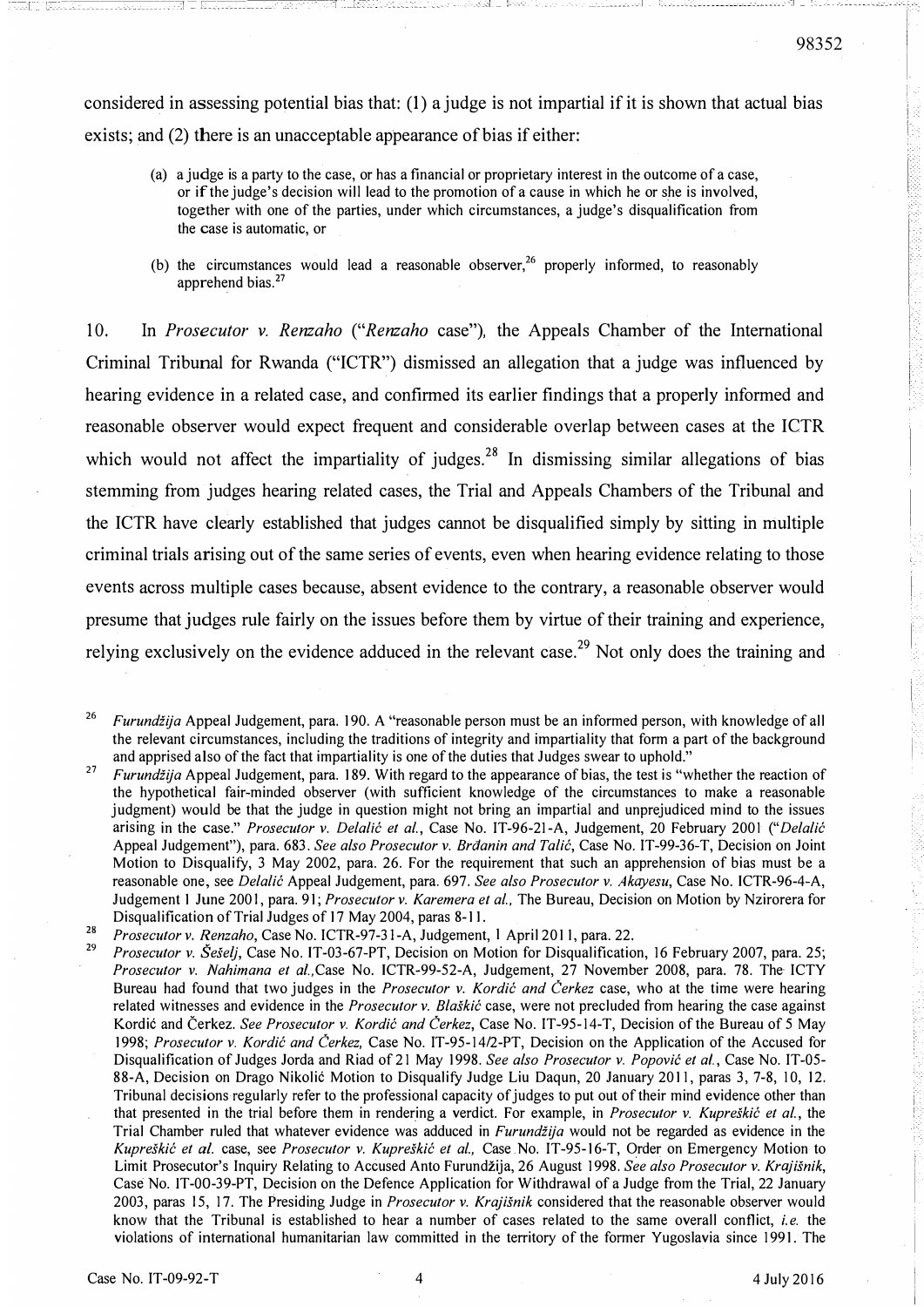--=-\_-�---:--� \_ r---

professional experience of judges give them the ability to disregard evidence from related trials, the Tribunal's requirement that they render well-reasoned opinions in writing explaining the basis of their findings means that they are necessarily confined to considering only the evidence in the relevant case.3D

11. In examining the Issue of maintaining impartiality while adjudicating overlapping cases involving alleged co-perpetrators, the European Court of Human Rights ("ECHR") in *Poppe v. The* Netherlands ("Poppe case") considered that the work of criminal courts frequently involves judges sitting on separate trials in which a number of co-accused are charged, and that it would render the work of the criminal courts impossible, if by that fact alone, a judge's impartiality could be called into question.<sup>31</sup> In the *Poppe* case, the ECHR applied the objective test and held that:

[T]he mere fact that a judge has already ruled on similar but unrelated criminal charges or that he or she has already tried a co-accused in separate criminal proceedings is not, in itself, sufficient to cast doubt on that judge's impartiality in a subsequent case. It is, however, a different matter if the earlier judgments contain findings that actually prejudge the question of the guilt of an accused in such subsequent proceedings. $32$ 

12. In finding that the applicant's fear of bias was not objectively justified, the court further held that in determining such a "question of the guilt" the court had to take into account:

Whether the applicant's involvement with [other co-perpetrators mentioned in the earlier judgements] fulfilled all the relevant criteria necessary to constitute a criminal offence and, if so, whether the applicant was guilty, beyond reasonable doubt, of having committed such an offence was [...] addressed, determined or assessed by the trial judges whose impartiality the applicant now wishes to challenge.<sup>33</sup>

13. In Miminoshvili v. Russia ("Miminoshvili case"), the ECHR confirmed the standard it had set in the Poppe case, finding that mere references to co-accused in overlapping cases did not determine an applicant's guilt in the subsequent proceedings.<sup>34</sup> In concluding that the trial chamber

judges of the Tribunal will therefore be frequently faced with oral and material evidence relating to the same facts which, as highly qualified professional judges, will not affect their impartiality.<br>*Prosecutor v. Galić*, IT-98-29-T, Decision on Galić's Application Pursuant to Rule 15(B), 28 March 2003, para. 16.

- "Judges' training and professional experience engrain in them the capacity to put out of their mind evidence other than that presented at trial in rendering a verdict. Judges who serve as fact-finders may often be exposed to information about the cases before them either in the media or, in some instances, from connected prosecutions. The Bureau is not of the view that Judges should be disqualified simply because of such exposure. [ ... ] The need to present a reasoned judgement explaining the basis of their findings means that Judges at the Tribunal are forced to confine themselves to the evidence in the record in reaching their conclusions."
- $31$  Poppe v. The Netherlands, Judgement on Application No. 32271/04 ("Poppe Judgement"), 24 March 2009, paras 22-23.

 $32$  Poppe Judgement, para. 26.

- Poppe Judgement, para. 28. The ECHR therefore examined the judgements handed down by the national court in relation to Poppe's co-accused, in order to determine whether these included any finding that in fact prejudged Poppe's guilt. It found that in these judgements, the judges had not addressed the issue of whether the applicant's involvement fulfilled all the relevant criteria necessary to constitute a criminal offence and, if so, whether the applicant was guilty beyond reasonable doubt.<sup>33</sup> The ECHR therefore found that the applicant's fear of bias on the part of the two judges was not objectively justified.
- <sup>34</sup> Miminoshvili v. Russia, Judgement on Application No. 20197/03 ("Miminoshvili Judgement"), 28 June 2011, paras 116, 118.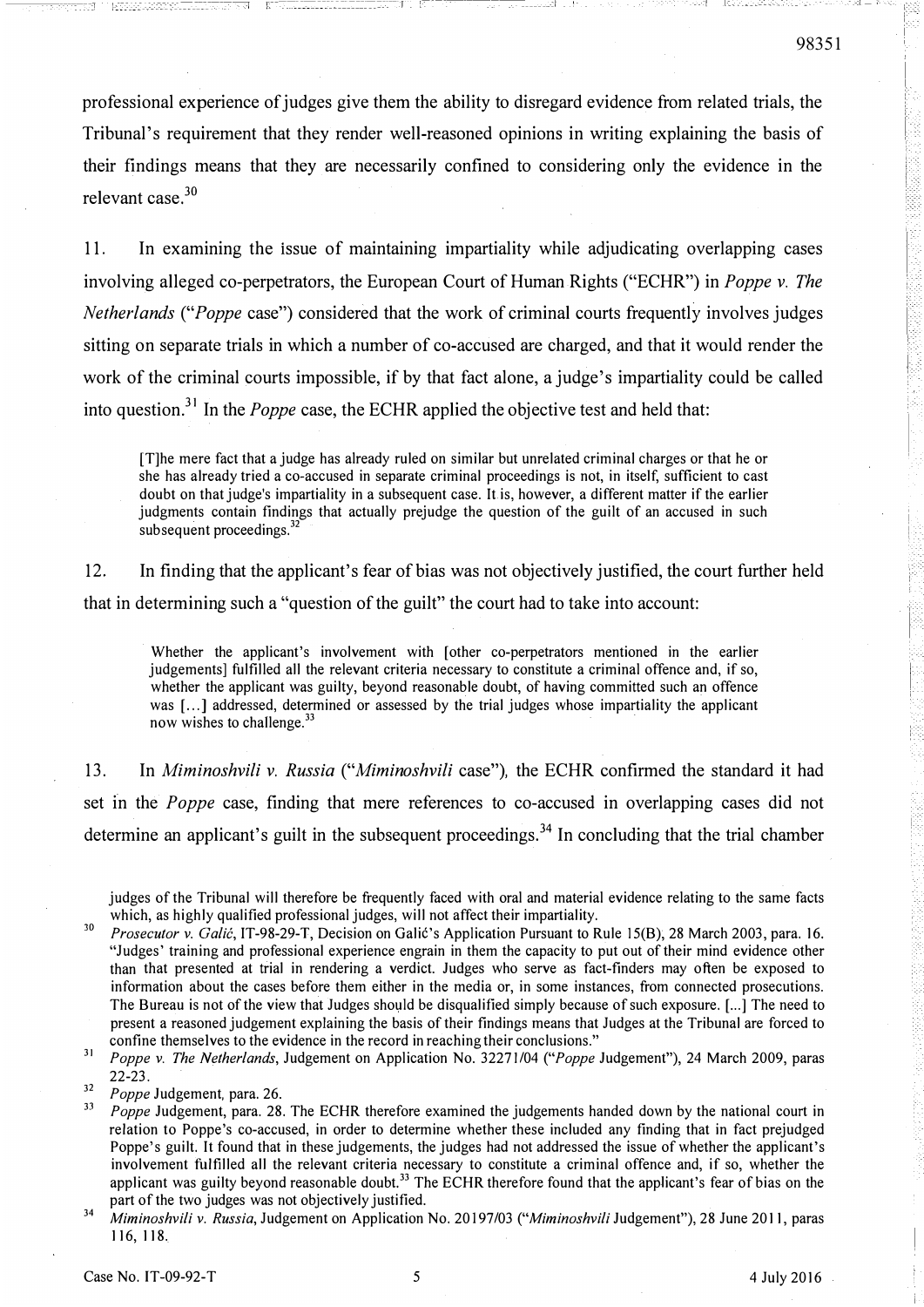had been impartial, the court also noted that a professional judge is *a priori* better prepared to disengage from their experience in previous proceedings when compared to a lay judge or juror, which supported their ability to examine overlapping cases without bias.<sup>35</sup> Similarly, in Khodorkovskiy and Lebedev v. Russisa ("Khodorkovskiy case"), the ECHR found that a judge sitting in overlapping cases did not prejudge an applicant's guilt in subsequent proceedings because the judgement in the former case did not analyze or establish the constituent elements of the crimes alleged in the latter case.<sup>36</sup> As in the *Miminoshvili* case, the court also found that a professional judge was able to disengage herself from her previous experience and was in no way bound by her earlier legal findings in an overlapping case because she had to consider the subsequent case on its own merits.<sup>37</sup>

14. With respect to the influence chamber personnel might have on the judicial process, the ICTR Appeals Chamber has rejected allegations of conflicts of interests and bias on the part of chamber staff in Prosecutor v. Bizimungu et al. ("Bizimungu case") and Prosecutor v. Nyiramasuhuko et at. ("Nyiramasuhuko case"), finding that those assisting judges are not subject to the same standards of impartiality, and that decision-making is solely within the purview of judges to whom legal officers and consultants merely provide assistance in conformity with the judges' instructions.<sup>38</sup> In the Case against Florence Hartmann ("Hartmann case"), a Tribunal Panel dismissed a request for recusal of a chambers staff member, finding that neither Rule 15 of the Rules nor the Tribunal's jurisprudence envisage the disqualification of chamber personnel, whose conduct it considered irrelevant to the impartiality of judges.<sup>39</sup>

15. With regard to the request for the declaration of a mistrial, the Chamber notes that although neither the Statute nor the Rules explicitly regulate motions for a declaration of mistrial, a chamber may issue pursuant to Rule 54 of the Rules such orders as necessary for the conduct of proceedings.<sup>40</sup> Finally, in relation to the request to exceed the word limit for motions, the Chamber notes that the Practice Direction on the Length of Briefs and Motions states that motions shall not exceed 3,000 words and that a party must seek authorization from the relevant chamber to exceed

 $-1.73$   $-$ 

 $\frac{35}{36}$  Miminoshvili Judgement, para. 120.

<sup>36</sup>Khodorkovskiy and Lebedev v. Russia, Judgement on Application Nos. 11082/06 and 13772/05 ("Khodorkovskiy Judgement"), 25 July 2013, paras 549-554, 557.·

<sup>&</sup>lt;sup>37</sup> Khodorkovskiy Judgement, paras 548, 554, 556.

<sup>38</sup>Prosecutor v. Bizimungu et al., Case No. ICTR-99-50-AR73.8, Decision on Appeals Concerning the Engagement of a Chambers Consultant or Legal Officer, 17 December 2009, paras 5, 9; Prosecutor v. Nyiramasuhuko, Case No. ICTR-98-42-A, Judgement, 17 December 2015, para. 273.

 $39$  In the Case against Florence Hartmann, Case No. IT-02-54-R77.5, Report of Decision on Defence Motion for Disqualification of Two Members of the Trial Chamber and of Senior Legal Officer, 27 March 2009, para. 54.

<sup>&</sup>lt;sup>40</sup> See Prosecutor v. Stanišić and Župljanin, Case No. IT-08-91-A, Decision on Mićo Stanišić's Motion Requesting a Declaration of Mistrial and Stojan Zupljanin's Motion to Vacate Trial Judgement, 2 April 2014, para. 20.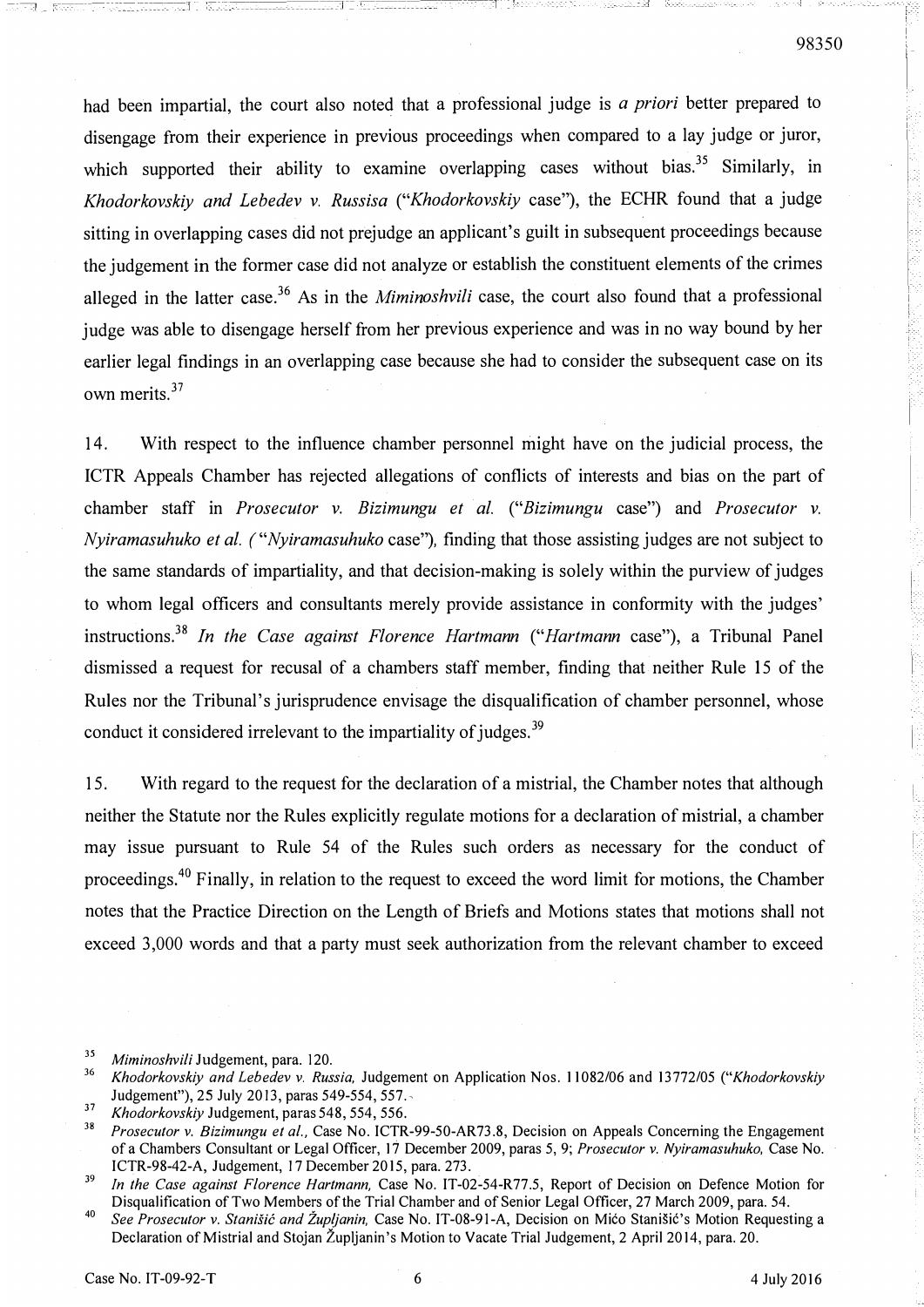this word limit, providing an explanation of the exceptional circumstances that necessitate the oversized filing. $41$ 

## IV. DISCUSSION

## A. Preliminary Matters

16. The Chamber will grant the Defence's request for an extension of the Motion's word limit due to the importance of the subject matter and because the limit was not significantly exceeded.<sup>42</sup> Moreover, in light of the submissions in the Response, the Chamber finds that the Defence has shown good cause for its request to reply.

17. The Chamber notes that the Defence's substantive arguments appear to be based in the requirements set out in Rule  $15(A)$  of the Rules and related jurisprudence, alleging actual or at least possible bias on the part of the judges in the present case, as well as an appearance of bias resulting from allegedly prejudiced staff assisting those judges. The Chamber notes however that the Motion contains no related applications for disqualification of the judges or the Impugned Staff, and none of the relief requested is provided for in Rule 15 or elsewhere in the Rules, or in the related jurisprudence. Under these circumstances, the Chamber will first consider the role of the Impugned Staff and whether they influence the judges, and then consider the allegations of judicial bias pursuant to the principles formulated in Rule 15(A), in order to determine whether there is cause to issue a decision as requested by the Defence pursuant to Rule 54 of the Rules as necessary for the conduct of the trial and the protection of the Accused's fair trial rights.

### B. Role of the Impugned Staff

18. With regard to the Defence's submissions alleging bias on the part of the Impugned Staff because of their role in the *Karadzić* case trial judgment, the Chamber notes at the outset the Defence's erroneous assumption that most of the Impugned Staff are assisting judges in the present case, and that it was the Impugned Staff rather than the judges in the *Karadzic* case who made findings in that case. The Chamber notes, however, that to date only two Impugned Staff have worked on the present case and considers that in accordance with the *Bizimungu* and Nyiramasuhuko cases, the role of the Impugned Staff in both cases has been and continues to be only that of providing assistance to the judges, while the decision-making remains entirely within the judges' purview. Moreover, the Chamber considers that just as in the Hartmann case, the conduct of the Impugned Staff in the present case is, therefore, irrelevant to the impartiality of the

<sup>&</sup>lt;sup>41</sup> Practice Direction on the Length of Briefs and Motions, IT/184 Rev. 2, 16 September 2005, paras 5, 7.

According to the Defence, the Motion exceeds the 3,000 word limit by 518 words.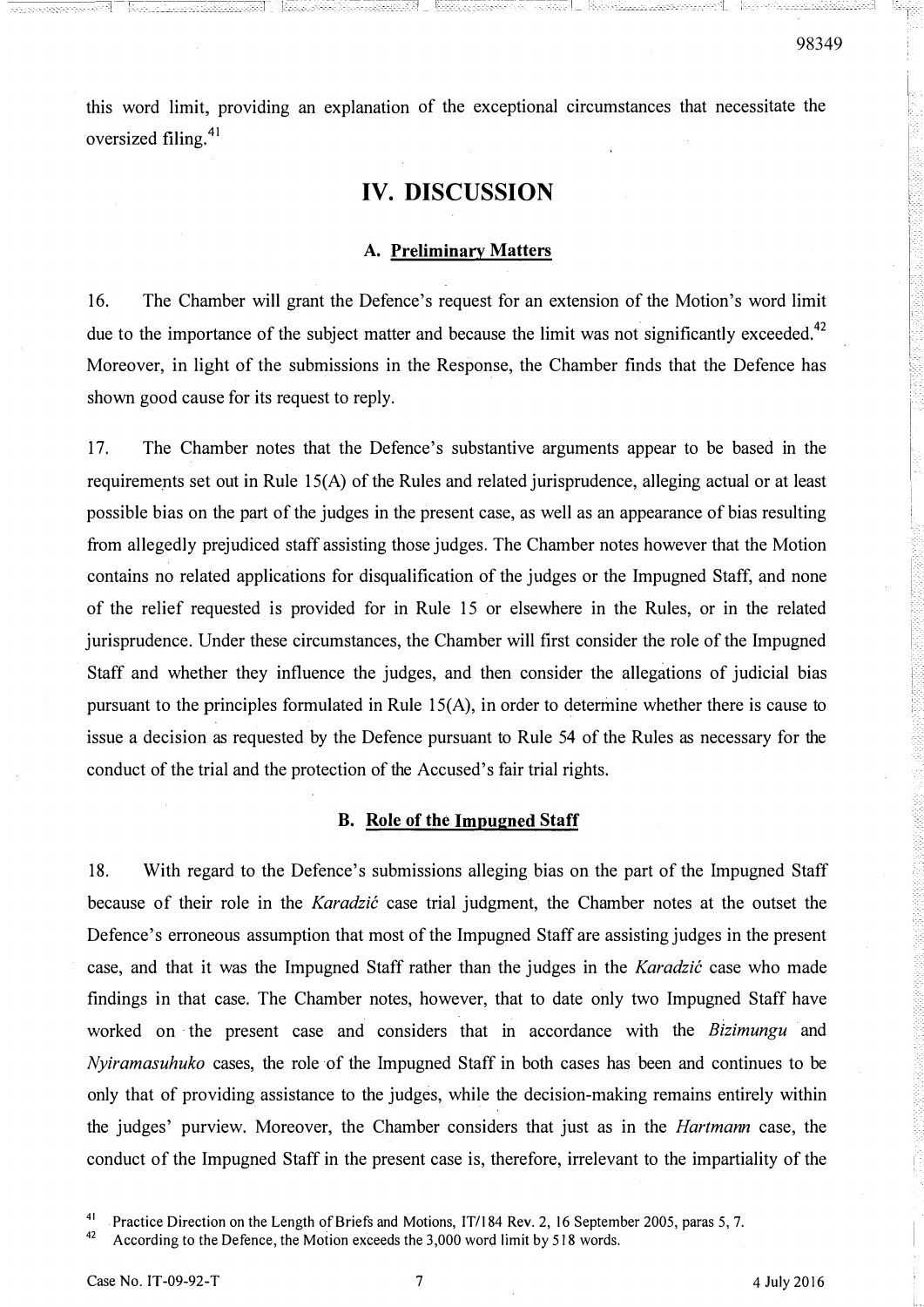judges, and neither the Tribunal's Rules nor the related jurisprudence provide for the disqualification of the Impugned Staff.

,�-------------- ----� ��cc: r�

19. As for the Defence's argument that chambers staff in the present case do more than only provide assistance, but instead perform tasks within the purview of judges when emailing decisions to the parties, the Chamber notes that such decisions, like all chamber decisions, are nonetheless made exclusively by the judges. Although as a courtesy to the parties, some decisions are communicated informally by chamber personnel to provide guidance to the parties on timesensitive matters until formal decisions can be placed on the record, this is only ever done pursuant to explicit instructions by the judges.

20. For these reasons, the Chamber finds that although Impugned Staff assist the judges in the present case with tasks like legal research, drafting, and even communicating with the parties, this assistance does not influence the decision-making ability of the judges, nor is the previous work of the Impugned Staff on the *Karadzic* case relevant to the judges' impartiality.

#### C. Bias of the Judges in the Present Case

2 1. With regard to the general allegations of bias on the part of the judges in the present case, the Chamber first considers, in accordance with the Furundžija case, whether the Defence has shown that actual bias exists on the part of the judges. The Chamber notes in this respect that although the Motion contains some ambiguous references to the possibility of actual bias of the judges, the Defence presents no facts or arguments demonstrating any indication of actual bias. The Chamber therefore finds that no actual bias has been shown to exist on the part of the judges in the present case.

22. Similarly, with respect to the Defence allegation of an appearance of bias on the part of the judges in the present case, the Chamber has considered, as set out in the *Furundžija* case, whether the circumstances described in the Motion would lead a properly informed observer to reasonably apprehend such bias. The Chamber notes in this regard that there is a considerable degree of overlap between the *Karadžić* case and the present case in that the indictments and evidentiary record for each case share similarities. The Chamber considers, however, that just as in the Furundžija case, a properly informed and reasonable observer would not consider, on the basis of the circumstances described in the Defence submissions, that the judges in the present case had failed to maintain the high degree of integrity and impartiality to which they are sworn, even if they or the Impugned Staff had worked on both cases.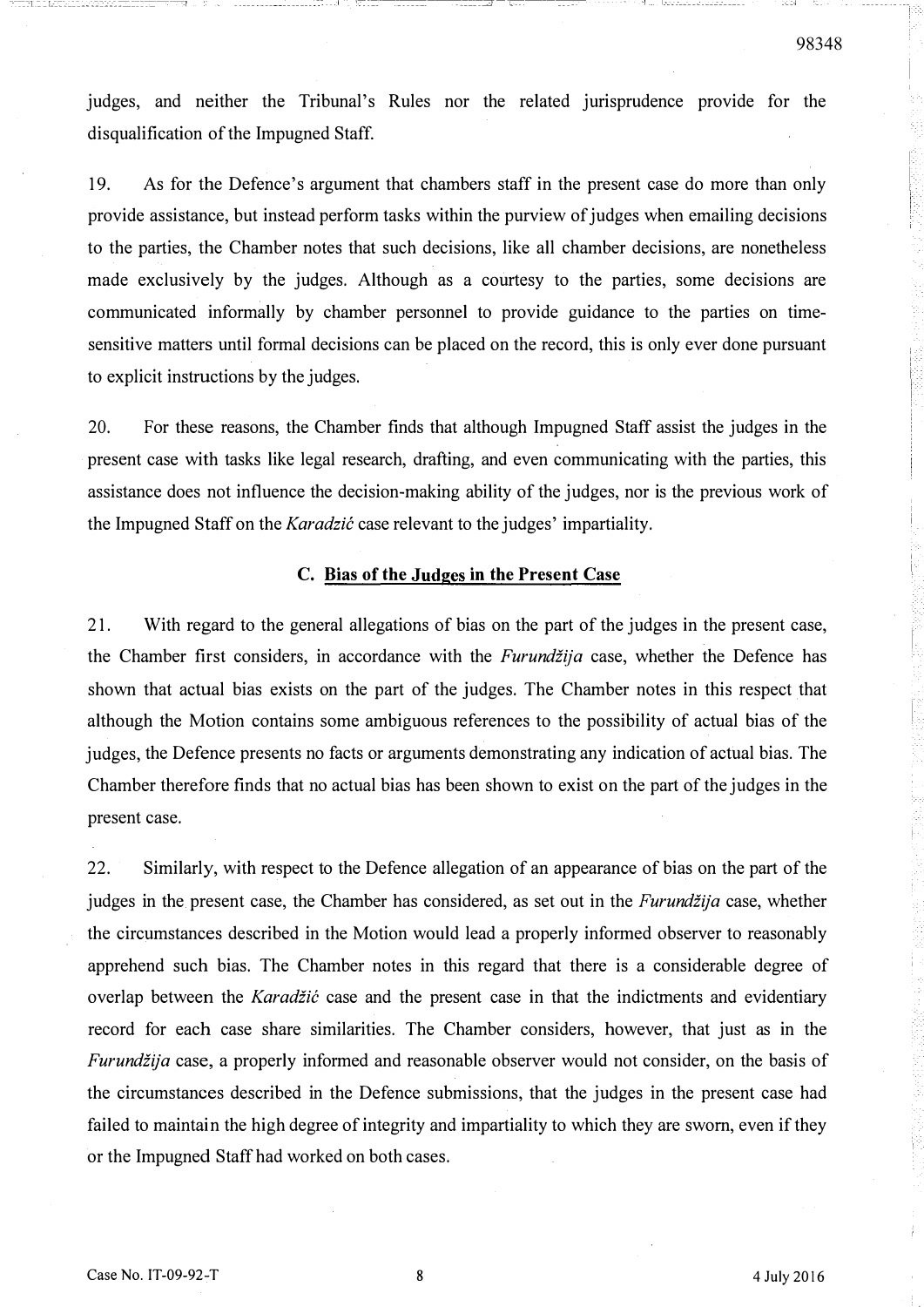23. Moreover, as established in the *Renzaho* case, the Chamber considers that a properly informed and reasonable observer would expect frequent and considerable overlap between cases at the Tribunal just as at the ICTR, which would not affect the impartiality of judges, regardless of whether the judges had actually adjudicated such cases or their staff had assisted them in doing so. Just as with the reasonable observer in the *Renzaho* case, the Chamber considers that a properly informed and reasonable observer in the present case would not expect, on the basis of the circumstances described in the Defence submissions, that the judges would do anything other than rule fairly on the issues before them by virtue of their professional training and experience, relying exclusively on the evidence adduced in the present case, even if they or their staff had been exposed to relevant evidence in both cases.

24. Furthermore, in accordance with the Poppe, Miminoshvili, and Khodorkovskiy cases, the Chamber considers that even if a legal finding had been made in the *Karadžić* case related to the Accused, this would not be sufficient to cast doubt on a judge's impartiality unless the judge had found that the Accused's participation fulfilled all the relevant criteria necessary to constitute a criminal offence, and then had found the Accused guilty beyond a reasonable doubt of having committed that offence. The Chamber notes in this respect that not only did the Impugned Staff and judges in the present case not make any findings in the Karadžić case, the findings referenced by the Defence as having "convicted" the Accused neither establish the criteria to constitute a criminal offence, nor make findings on the criminal responsibility of the Accused.

25. Additionally, the Chamber notes that the jurisprudence cited by the Defence is comprised of cases in which alleged bias stems from associations with parties to the proceedings rather than with another chamber in a related case and, therefore, do not support the arguments raised in the Motion.43 Lastly, the Chamber notes that the International Criminal Court decision cited by the Defence only mentions the possibility that legal officer bias might raise an issue with regard to the disqualification of judges, but does not make any legal findings in this regard.<sup>44</sup>

26. For all of the above reasons, the Chamber considers that the presumption of impartiality attached to the judges in the present case has not been rebutted on the basis that the Impugned Staff worked on the overlapping Karadžić case in which factual findings were made in relation to the Accused. For this reason, the Chamber finds that there exists neither actual bias nor an objective appearance of bias with respect to the Impugned Staff or judges in the present case. The Chamber finds, therefore, that there have been no violations of the Accused's fair trial or other rights, and

<sup>&</sup>lt;sup>43</sup> See, e.g., Hamid v. Price Waterhouse, 51 F.3d 1411 (9th Cir. 1995).<br><sup>44</sup> The Busessytemy Themas Luksuse Drile, Case Na JCC 01/04 01.

The Prosecutor v. Thomas Lubanga Dyilo, Case No. ICC-01/04-01-06, Decision on the Prosecutor's Application to Separate the Senior Legal Adviser to the Pre-Trial Division from Rendering Legal Advice regarding the Case, 27 October 2006, p. 2.